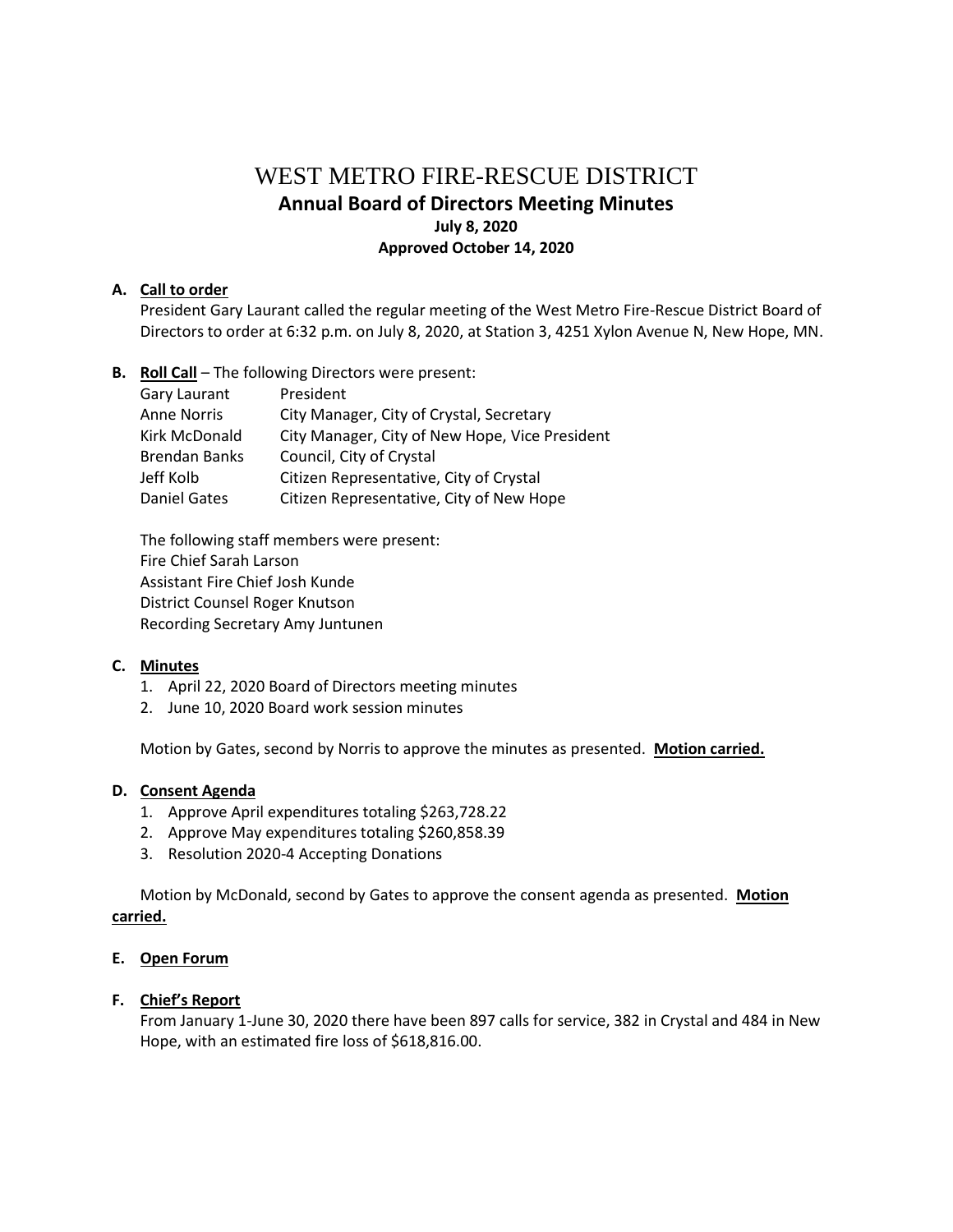Chief Larson has continued to attend monthly meetings with the City Managers, as well as attending meetings with the cities, County, and other agencies regarding COVID emergency preparedness and the recent civil unrest. All full-time staff except Deputy Fire Marshal Shelby Wolf have resumed working at Station 3. Inspections have also resumed. Duty crews are still staffed by four firefighters overnight and two during the day. The major apparatus status report will be presented at the October meeting.

Budget to actual through May 31 is on-target at 49.31%. PT salaries are 10% (\$40,000) over budget and Staff have applied for a Public Assistance grant to offset that overage. Firefighter training will resume in July for those on duty crew shifts only. Training is under budget by 18.6%.

[Banks arrived 6:38 p.m.]

There has been one retirement. One firefighter, serving as a Lt.-in-training, has been appointed to complete the remainder of the lieutenant term vacated by the retiree. There have been 113 consecutive days of duty crew staffing to date. Duty crews started 1-2 hour training components in small groups of up to five firefighters and one instructor on June 9. After July 1, that will move to eight firefighters with one instructor and will schedule 4-5 trainings per week. Training will focus on the new air packs to get those into service. Online training has been offered since March, including BNSF railway emergency training.

The District has participated in 199 Birthday Brigades from April 1 to current and will continue to participate as requested when staffed for it. The next two blood drives are scheduled for August 5 in New Hope at Station 3 from 3:00-6:00 p.m. and August 3 in Crystal at Station 2 from 3:00-6:00 p.m.

The Fire Academy started again on June 8 with smaller sessions to allow for social distancing. Apprentice firefighters will start apparatus operator class on August 13.

FDM has been configured to allow for tracking COVID-related incidents as requested by the National Fire Administration. Staff will review the pandemic response with the cities in December. A FEMA Public Assistance grant request has been submitted for \$82,225.10. FEMA will reimburse 75% of the request, or \$61,668.83, with the remainder the responsibility of the District and the State. Staff will continue to track expenses related to the pandemic and submit additional grant requests as needed.

Staff are working to ensure that the stations and cities have PPE, sanitizer, and other necessities. Firefighters have taken great pride in their stations with duty crews thoroughly cleaning everything, organizing equipment and deep cleaning the vehicles. Annual pump testing was completed on all of the engines and tower. All apparatus passed. Some of the pump packings had to be adjusted. These packings will eventually need to be replaced as they age.

Annual fire hose testing was completed in June. 14,237 feet of fire hose was tested with only 400 feet failing. A warranty claim has been opened to have the hose repaired or replaced.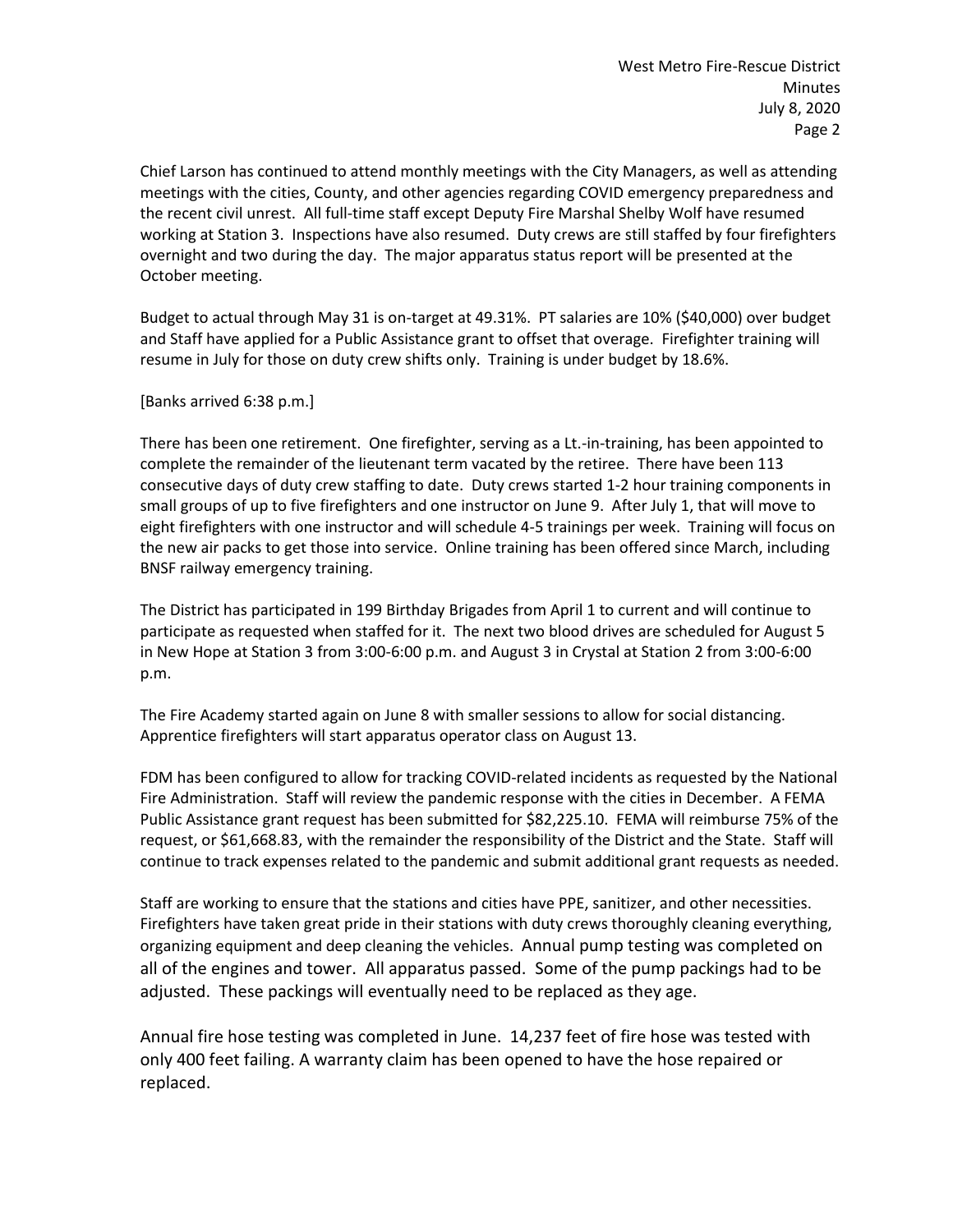Annual ground ladder testing was also completed in June. 323 feet of ground ladders were inspected and tested. All ladders passed.

The annual non-destructive testing for Tower 1 is scheduled for July.

Some used items were sold at auction

Minnesota banned all foam containing PFAs as of July 1, so that foam has been used up and restocked with foam not containing PFAs, so no reporting is needed. All new SCBA equipment has been delivered. the respiratory program has been updated to conform with the new equipment. The air compressors have been converted to fill the new air bottles at one station. Staff will be able to convert the compressors at the other two stations once the new SCBA equipment is in use.

There have been 169 inspections and 74 re-inspections completed to date. The inspection training program is currently on hold. Education and outreach is also on hold.

## **G. Old Business**

1. 2021 Budget. The budget includes a total increase of \$99,800 over the 2020 budget, which includes a scheduled \$20,000 increase to the capital replacement plan. Motion by Banks, second by Gates to approve the 2021 budget as presented. **Motion carried.**

2. August 12 Joint Council/Board Work Session. As discussed in June, this meeting has been canceled.

## **H. New Business**

1. Election of Officers. Motion by Kolb, second by Gates to re-elect the current officers, Laurant as President, McDonald as Vice President, and Norris as Secretary. **Motion carried.**

## 2. Capital Purchases.

a. Turnout Gear. The District purchases 10-14 sets of turnout gear per year to replace gear that has been in service for 10 years or is otherwise damaged. The 2020 budget includes \$40,000 for the purchase of new turnout gear. Staff recommends purchasing 10 sets of turnout gear at a cost of \$37,731. Motion by McDonald, second by Norris to approve the purchase as presented. **Motion carried.**

b. Cutoff Saws. The District currently has one mixed-gas rotary cutoff saw at each station. One saw has been damaged beyond repair and another is unreliable. Both are over 10 years old. Staff recommends using uncommitted capital funds to purchase two new Milwaukee cordless cutoff saws as the rechargeable batteries are more reliable and eliminate the need to carry gasoline in vehicles, as well as requiring considerably less maintenance. The cost to purchase two cutoff saws from Acme Tool is \$5,209. Motion by Norris, second by Banks to approve the purchase as presented. **Motion carried.**